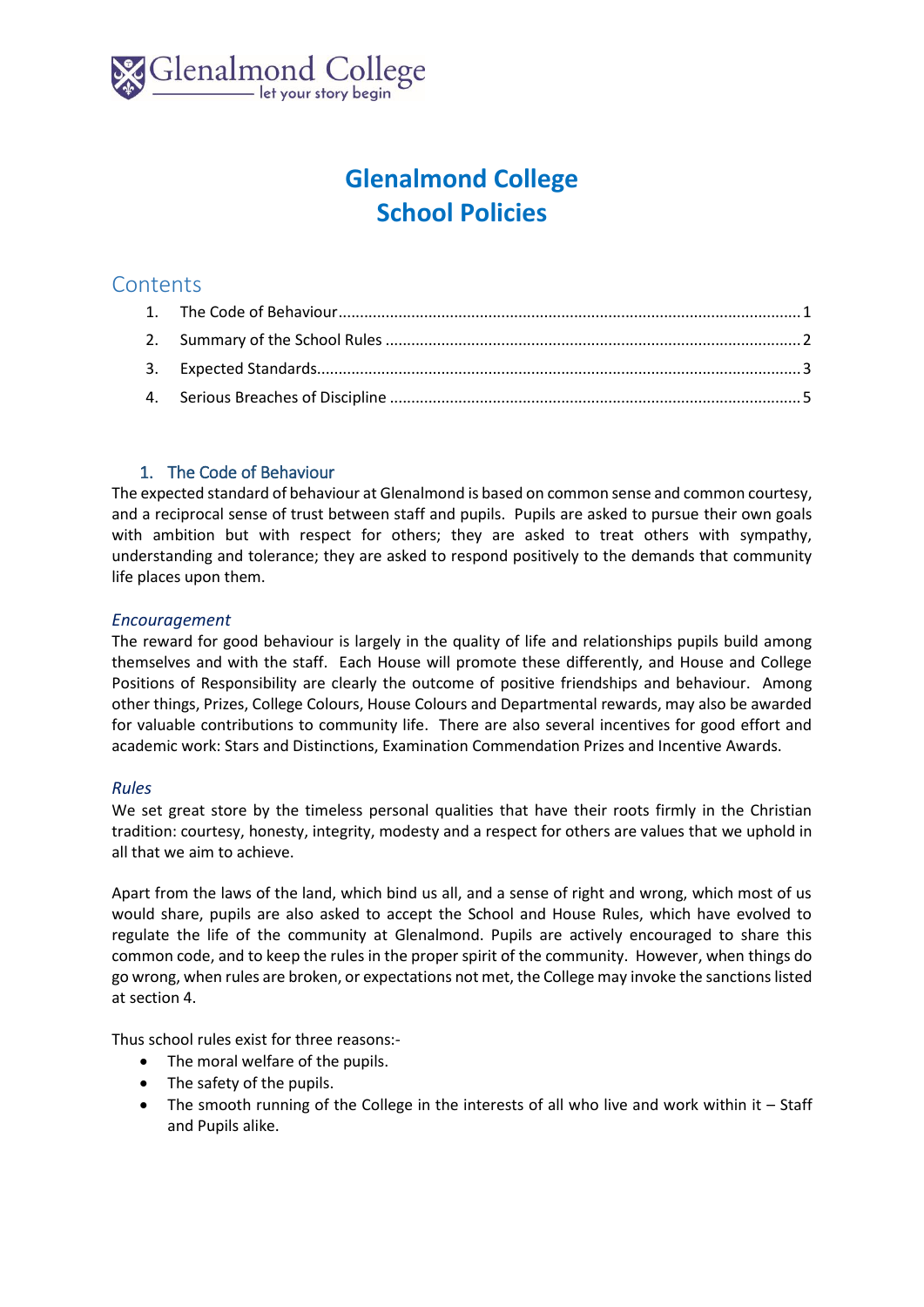

Although many rules appear in the form of prohibitions they are intended to promote one or more of the positive aspects of the College's ethos.

School rules apply at all times during the term, including when pupils are outside the College boundaries and when the term has in effect been extended, e.g. on tours, CCF camps or overseas trips. In particular, day pupils must follow school rules from the time each day that they leave their homes until they return there.

No list of rules can be expected to be exhaustive and there will, from time to time, be specific rules laid down within Houses or in the College. Furthermore any breach of the law or of common sense or good manners shall be considered a breach of the school rules.

## <span id="page-1-0"></span>2. Summary of the School Rules

#### *Moral Welfare*

It is against the school rules for a pupil to:

- Bully another pupil
- Indulge in any form of harassment related to age, colour, nationality, religion, ethnic origin, disability, gender or sexual orientation.
- Purchase, possess or consume any drug or substance other than those medically prescribed, and then only under the supervision of the College medical staff.
- Purchase, possess or smoke tobacco or bring tobacco (in any form) into the school.
- Purchase, possess or smoke any form of electronic cigarette (Vaping).
- Purchase, possess or consume alcohol except for permitted Sixth Formers in the Moncrieff Centre or when invited to do so by a member of Staff.
- To bring alcohol into the school.
- Enter boys' Houses (if a girl); or girls' Houses (if a boy); except for the Common Room, and then only by specific invitation.
- Misuse communication technologies (e.g. e-mail, text messaging, social networking forums).
- Take or borrow any other pupil's property, including clothing, cd's etc. without specific permission from the owner.
- Indulge in any 'public display of affection', or any act of intimacy with another pupil.

## *Safety*

It is against the school rules for a pupil to:

- Leave College bounds without permission from his or her Housemaster or Housemistress. (A map of the College grounds is posted on the notice board in each House.)
- Possess any form of explosive, including fireworks, or firearm or any other offensive weapon including knives or BB guns.
- Climb on College roofs or to enter or leave any building except through the doors.
- Practise golf anywhere other than on the golf course.
- Swim in the pool or the river without Staff supervision. (NB Swimming in the River Almond is strictly prohibited at all times.)
- Ski, skate or sledge without Staff permission, except on Front Slopes.
- Keep a car or motorcycle while at school without permission (see separate rules for pupils wishing to drive to school, available from the Sub Warden.)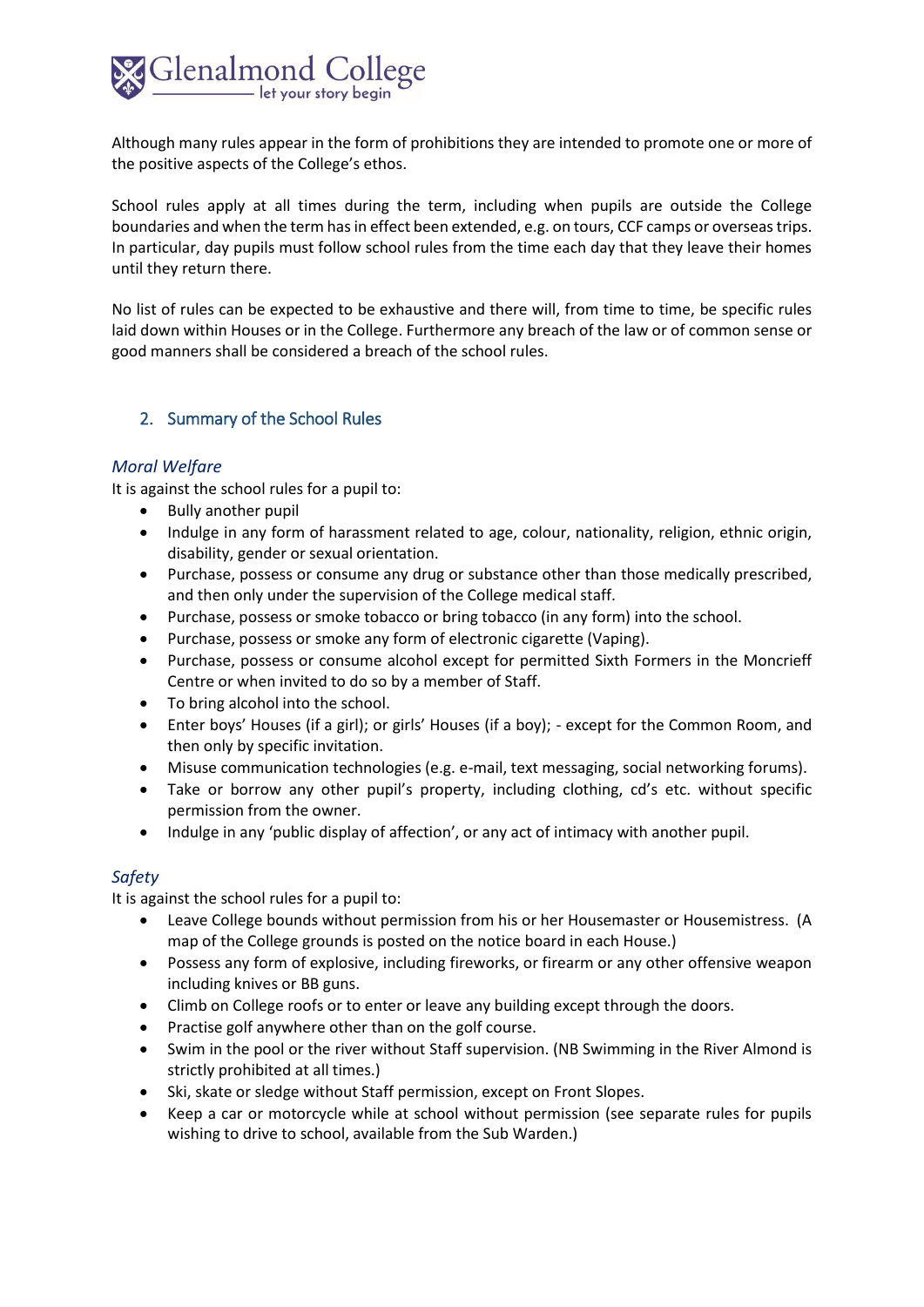

- Drive a car or motorcycle in the College grounds except during a driving lesson with a school of motoring instructor or when a parent is in the car, e.g. at the beginning of term, unless specific permission has been obtained (see above).
- Drive a car to or from College, even at leave-out, containing any other member of the College, except brothers or sisters.
- Travel in any vehicle without wearing a seat belt.
- Fail to respond to Fire Evacuation promptly.
- Interfere in any way with fire-fighting or emergency equipment or any locks and safety fixtures or notices.
- Ride a bicycle without a helmet.
- Ride a bicycle on Front Avenue or further down Back Avenue than the Gannochy Hall.
- Have more than one person on a bicycle.
- Behave in any way likely to endanger another pupil.
- Disobey any notice or instruction issued for safety purposes.

## <span id="page-2-0"></span>3. Expected Standards

- All property must be properly named and it is the responsibility of the pupil to look after their own belongings. Personal belongings should be insured by parents.
- Hair: Pupils should have a conventional hairstyle and use plain accessories. Hair should be tied back to keep it clear of the face during the school day and Junior pupils' hair must be tied up in a ponytail if it is long enough. Boys must be clean-shaven at all times. Dyeing or tinting of hair is not permitted.
- Make-up: Pupils are allowed to use very subtle make-up, but not coloured nail varnish or excessive make-up.
- Jewellery: Pupils may wear one plain, thin chain necklace, one ring and one plain bangle or bracelet. Chokers/thick/coloured necklaces are not allowed. Those with pierced ears may wear one sleeper-ring or stud in each ear lobe. Nose rings and studs are not allowed.
- Badges on Lapels: Only badges won at Glenalmond and that recognise achievement may be worn. The Sub Warden must approve such badges. Those already approved include College Colours and Half-Colours badges, Duke of Edinburgh Award badges and House Colours Badges for Girls. Only one badge of each category should be worn at a time, so, for example, if a pupil has both bronze and Silver D of E, only the Silver badge should be worn. Likewise, if a girl has a number of half-colour awards, only one should be worn on the lapel at a time. Badges supporting a particular charity are not appropriate for School Uniform wear.
- The uniform school scarf may be worn outdoors with uniform, but may not be worn indoors at any time.
- Suitable hats may be worn outdoors in inclement weather, but at no other time with school uniform, unless specific permission is given.
- Pupils may wear a plain black or navy outdoor jacket in poor weather. They may NOT wear hooded sweatshirts, body warmers or rugby shirts with their uniform. Indoors, pupils should wear their blazer or tweed jacket.
- Sweaters should be V-neck, navy blue (optional green in Sixth Form and burgundy for prefects) and should not sport any logos.
- Blouses should be buttoned and should be open-necked and flat-collared as per the regulation list. The only exception to this rule is College Prefects.
- College Prefects may wear a sensible 'city' shirt/blouse of their own choice.
- Shoes must be black and polishable and in good, weather-proof condition, appropriate to the pupils' needs.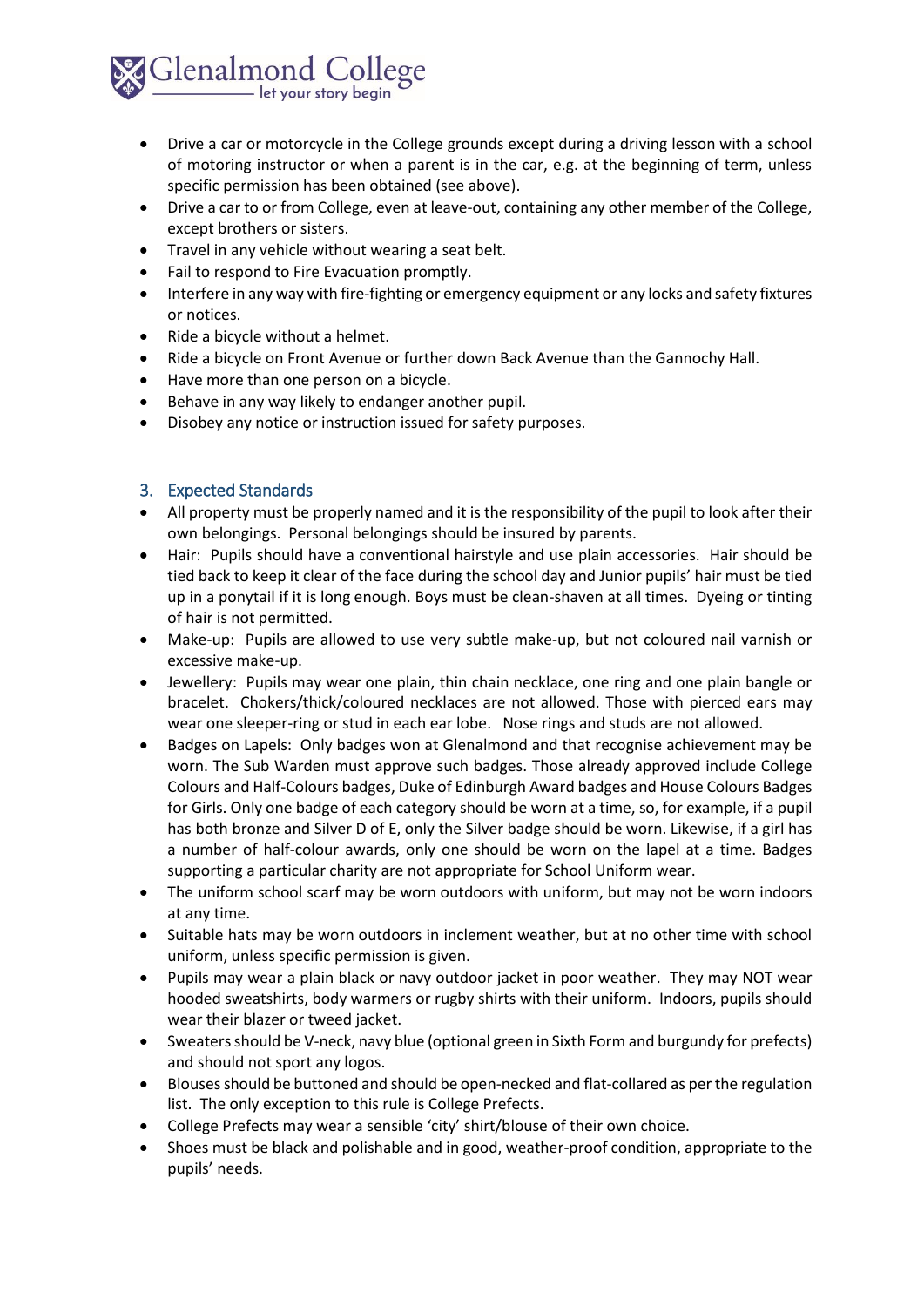

- No denim items may ever be worn with school uniform and pupils should not mix and match uniform and casual clothes outside school time.
- Pupils may only use mobile phones, cameras, radios, CDs, iPods etc. at certain times and must never use them inconsiderately or inappropriately. They may only be used in social spaces i.e. Common rooms and not whilst moving around the school. See mobile phone policy for details.
- Pupils should not wear headphones whilst in school uniform or walking around campus
- Pupils may not have televisions in their rooms nor use computers/laptops to watch television.
- Laptops must have appropriate anti-virus and security software installed.
- Personal areas such as rooms, cubes, or desks must be kept clean and tidy.
- Litter must never be dropped. Recycling bins must be used as appropriate.
- Eating around the site, during classes, rehearsals, lectures or in Chapel etc. is not permitted. Drinks from the machine in the Moncrieff Centre must not be taken out of the Centre.
- Chewing gum is not permitted at Glenalmond.
- Visiting houses: times and locations as posted must be observed.
- No pupil may enter another person's room without their permission **and then, only** in their presence.
- Animals may not be kept in the College.
- National Entitlement Cards: the College works closely with Perth & Kinross Council to provide our pupils with a Young Scot National Entitlement Card which is endorsed with a PASS hologram, making it suitable for pupils to prove their age. We aim to instil in our pupils a sense of integrity and honesty, and it therefore follows that possession of false identification cards or papers runs counter to this stated aim, and so it is against College rules for our pupils to have false ID or attempt to use the ID of someone else.

#### *Sanctions*

- All disciplinary offences are in their own ways unique; circumstances, previous record, honesty and remorse will be taken into account. The following sanctions are permitted at Glenalmond but will only be applied in proportion to the offence:
- Community Service activities of value to the community e.g. routine tasks such as polishing House trophies
- House gating
- Removal of Privileges
- Detention
- Banning from the Moncrieff Centre
- Behaviour / Conduct Contracts
- Removal from positions of responsibility
- Warden's Gating
- Sub Wardens Gating
- Suspension
- Expulsion

Please note: The College has the right to search pupils' rooms, desks, lockers, or clothes not being worn, if it reasonable grounds to believe that they contain unlawful items or items banned at School such as illegal drugs, alcohol or inappropriate substances.

#### *Inadmissible sanctions*

Corporal punishment, fines, unreasonable deprivation of liberty, sanctions designed for personal benefit, or to humiliate and degrade, are inadmissible at Glenalmond. This applies to anyone who may have powers to apply sanctions, be they staff or pupils.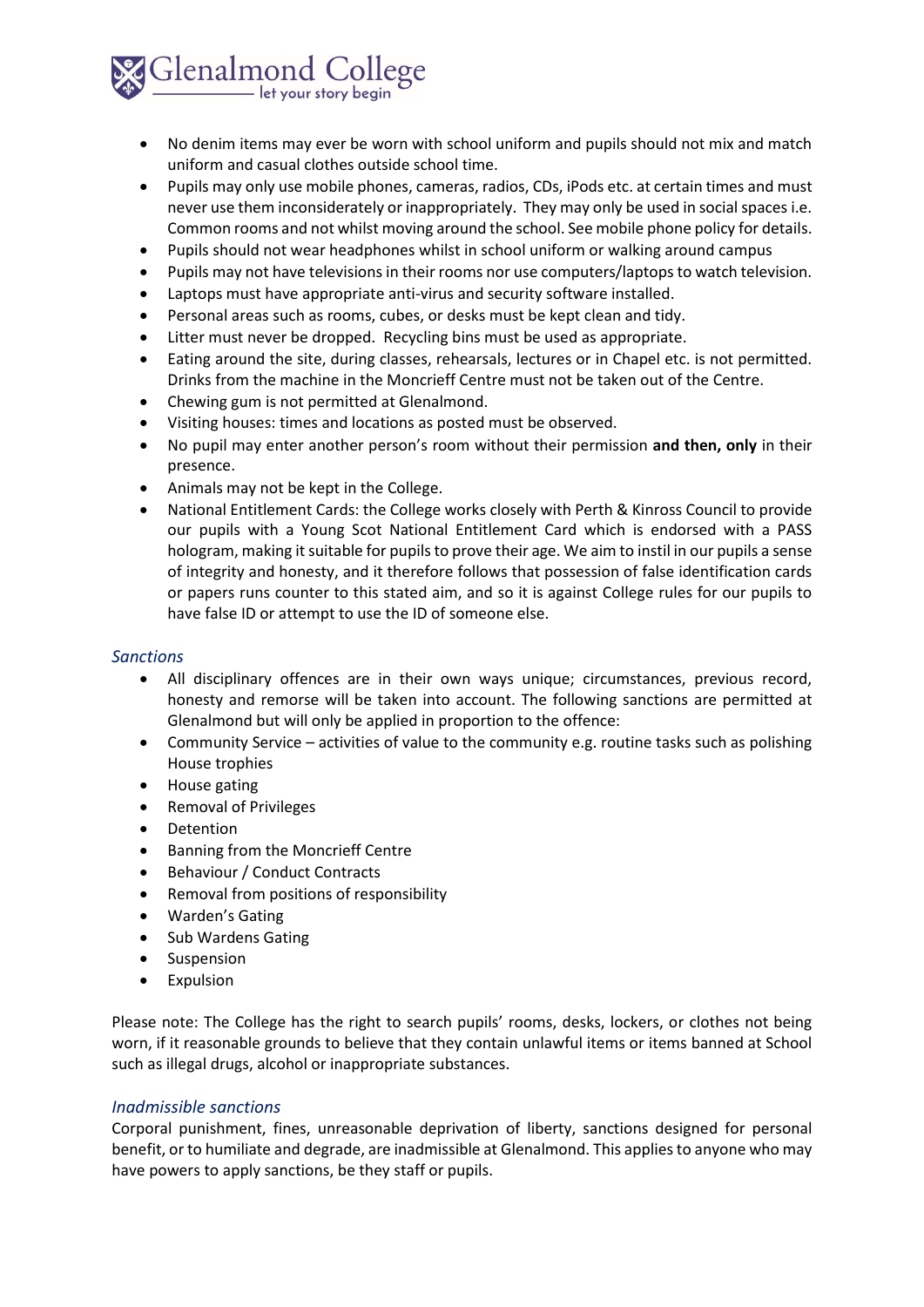

## 4. Serious Breaches of Discipline

<span id="page-4-0"></span>Serious breaches of discipline are rare but the College has the duty to protect pupils, staff, property and its reputation. Serious breaches of discipline which might result in immediate expulsion would include: drugs offences (where expulsion is automatic); offences involving serious theft, sexual intimacy, or extreme acts of bullying, violence against people (assault) or property might also result in expulsion. Bringing alcohol into the College, smoking within a building, being out of houses late at night are also offences which would normally lead to suspension.

## *Bullying*

Everyone in the community has the right to:

- Be treated with respect and understanding irrespective of age, colour, nationality, religion, ethnic origin, disability, gender or sexual orientation.
- Be themselves and be free from fear, intimidation, or humiliation.
- Be safe.
- Be valued and respected whatever their individual strengths, weaknesses and opinions.
- Everyone in the community has the responsibility to:
- Tell someone older than themselves if they are aware of bullying.
- Neither start nor join in any unkind treatment of others.
- Respect other people's achievements, work and possessions.
- No Bullying of any kind will be tolerated; this specifically includes:
- Physical or verbal intimidation or oppression of any pupil or group of pupils
- Prevention of any pupil working or pursuing worthwhile activities
- Abuse of seniority or position
- Racial or sexual harassment of any sort

#### *Alcohol*

No pupil is allowed to consume alcohol on the school premises except in the Sixth Form and then only under specific controlled circumstances with a member of staff present. Such circumstances might include the Moncrieff Centre, a Sixth Form Function or entertainment by a member of staff in a social context or tutor outing.

In the Moncrieff Centre on Saturday nights, members of the Sixth Form over 16 years of age are permitted a limited amount of alcohol as controlled by the member of staff on duty. Under no circumstances will staff permit the drinking of spirits or spirit based drinks.

#### *Smoking*

Smoking or Vaping are not permitted at Glenalmond. Smoking in a building or any other area likely to cause a threat to people and/or property is considered a very serious offence and is likely to result in a significant sanction, even for a first offence.

#### *Drugs*

The College accepts neither the abuse of drugs or substances nor the illegal supply of such substances. Whatever the decisions of Parliament, the College identifies drug abuse as harmful to the individual and both medically and morally disruptive to the corporate body of the College.

The College Policy is that if it has evidence that a pupil has used, or is in possession of, or is involved in the supply of illegal drugs, then that pupil will be asked to leave the College immediately.